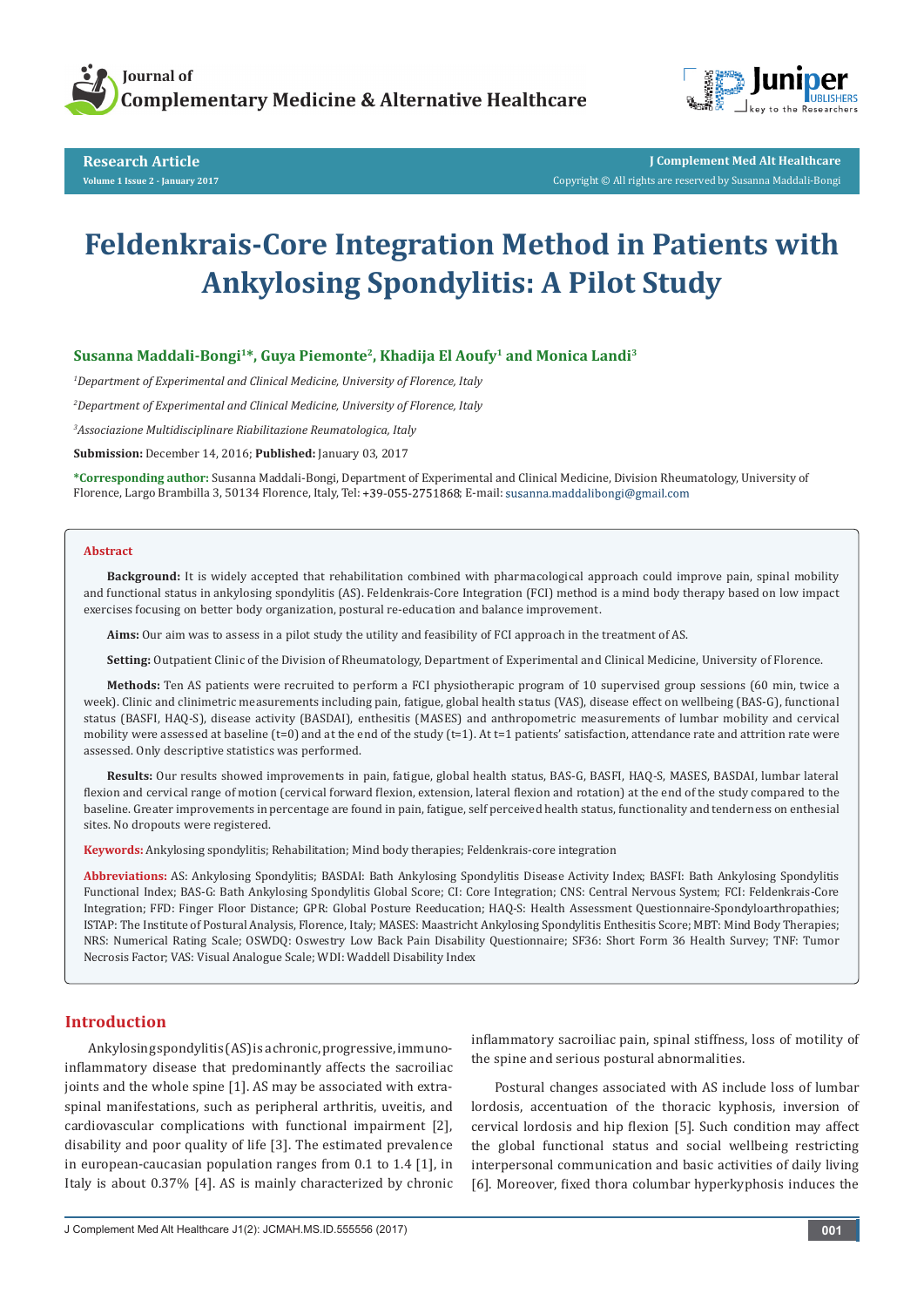forward and downward shift of the body's centre of mass with respect to the base of support. Consequently in AS patients the extension of the hips, flexion of the knees and plantar flexion of the ankles occur to maintain balance [7].

AS subjects may have balance alterations associated with poor posture, joint deformities, muscle atrophy and pain [8]. The reduction of the range of movement of the head and neck may worsen balance problems hampering gaze stability [9].

The primary goal in the treatment of AS patients is to reduce pain and inflammation, to prevent permanent structural damages, and to maintain the highest possible functional status and health related quality of life.

ASAS/EULAR recommendations for the management of ankylosing spondylitis state that the optimal management of AS requires a combination of pharmacological and nonpharmacological treatments. TNF blocker agents have been shown to improve significantly spinal pain, function and peripheral joint arthritis in the short term and in the long term follow up in patients with persistently high disease activity despite conventional therapies [10]. Non pharmacological treatment include patient education and exerciseboth individually and in groups [11]. Patient education and behavioral therapy seem to improve anxiety and motivation, but there are no evidences of their effectiveness on disease's symptoms and disability. Individual and group exercises play an important role in all stages of the disease owing to associated improvements in function and pain. Global assessment is better in AS patients involved inphysiotherapic group treatments [12]. Although benefits of combination treatment including rehabilitation and TNF inhibitors are well described in literature [13,14] current evidence shows that a specific exercise protocol has not been validated yet [12].

Feldenkrais-Core Integration (FCI) method developed by Josef Della Grotte [15] derives from Feldenkrais® method principles [16] and integrates them with the myofascialchain concepts [17]. The concept of myofascial chain originates from the assumption that the muscles of the human body do not function as independent units. Instead, they are regarded as part of a tensegrity-like, body-wide network, with fascial structures acting as linking components [18].

Feldenkrais® method is a movement pedagogy designed to improve function in activities of daily living, work and recreation through an increasing awareness about movement habits, as well as to find alternative ways of using the body [19]. Feldenkrais® method aims to help people become self-directed learners through specific use of sensimotor experiences and exploratory processes of moving [20].

FCI approach emphasizes the importance of postural re-education, balance improvement and promotes active involvement of the patient in the rehabilitation program. It provides for a global approach in order to take care of the overall

health of a patient, treating not only the districts affected, but the whole musculoskeletal system. FCI offers a new mapping system to re-organize movements and to remove incorrect motor patterns.

Although clinical studies focused on the efficacy of FCI in AS patients are still lacking, many authors show beneficial effects of Feldenkrais® method in improving balance [21] and mobility [22] and in reducing pain (VAS - Visual Analogue Scale) [23] and disability (WDI- Waddell Disability Index) [24] in patients with chronic low back pain [25]. A tailored FCI intervention in posturopatic patients improved significantly the global postural score and had positive effects both on tonic postural state and dynamic postural parameters [26]. The sum of twenty-five postural parameters, assessed applying the ISTAP (The Institute of Postural Analysis, Florence, Italy) diagnostic protocol, affords the global postural score. Postural parameters were evaluated with a specific kinematic examination in addition to the assessment of static and dynamic forces while walking [27].

Based on these results, we hypothesized that FCI may have positive effects on signs and symptoms of spondyloartrhitis. Therefore in this pilot study the main aim was to evaluate the utility of FCI method in the treatment of AS patients, focusing on pain, fatigue, global health status, disability, spinal range of motion and disease activity.

## **Materials and Methods**

# **Subjects**

Ten AS patients, 5 men and 5 women, were recruited, consecutively from January 2016 to June 2016, from the outpatient clinic of the Division of Rheumatology, Department of Experimental and Clinical Medicine, University of Florence. Inclusion criterion was the diagnosis of ankylosing spondylitis according to modified New York criteria [6]. Patients recruited signed a written informed consent for all the procedures in accordance with Helsinki Declaration of 1975/83. The study was approved by local Ethical Committee.

All patients continued their pharmacological treatments and throughout the period of the study they were asked not to start any new pharmacological and non pharmacological therapy.

#### **Rehabilitation**

AS patients were included in a FCI physiotherapic program of 10 sessions (maximum 5-6 participants) each lasting about 60 minutes, twice a week. The lessons were conducted by a physiotherapist (LM) who is experienced and trained in FCI method. The physiotherapic protocol included home exercises chosen by the therapist and tailored on the patient, performed daily (30minutes/day) during the whole treatment period.

#### **Feldenkrais-Core integration method**

FCI intervention has at least three functional and structural outcomes: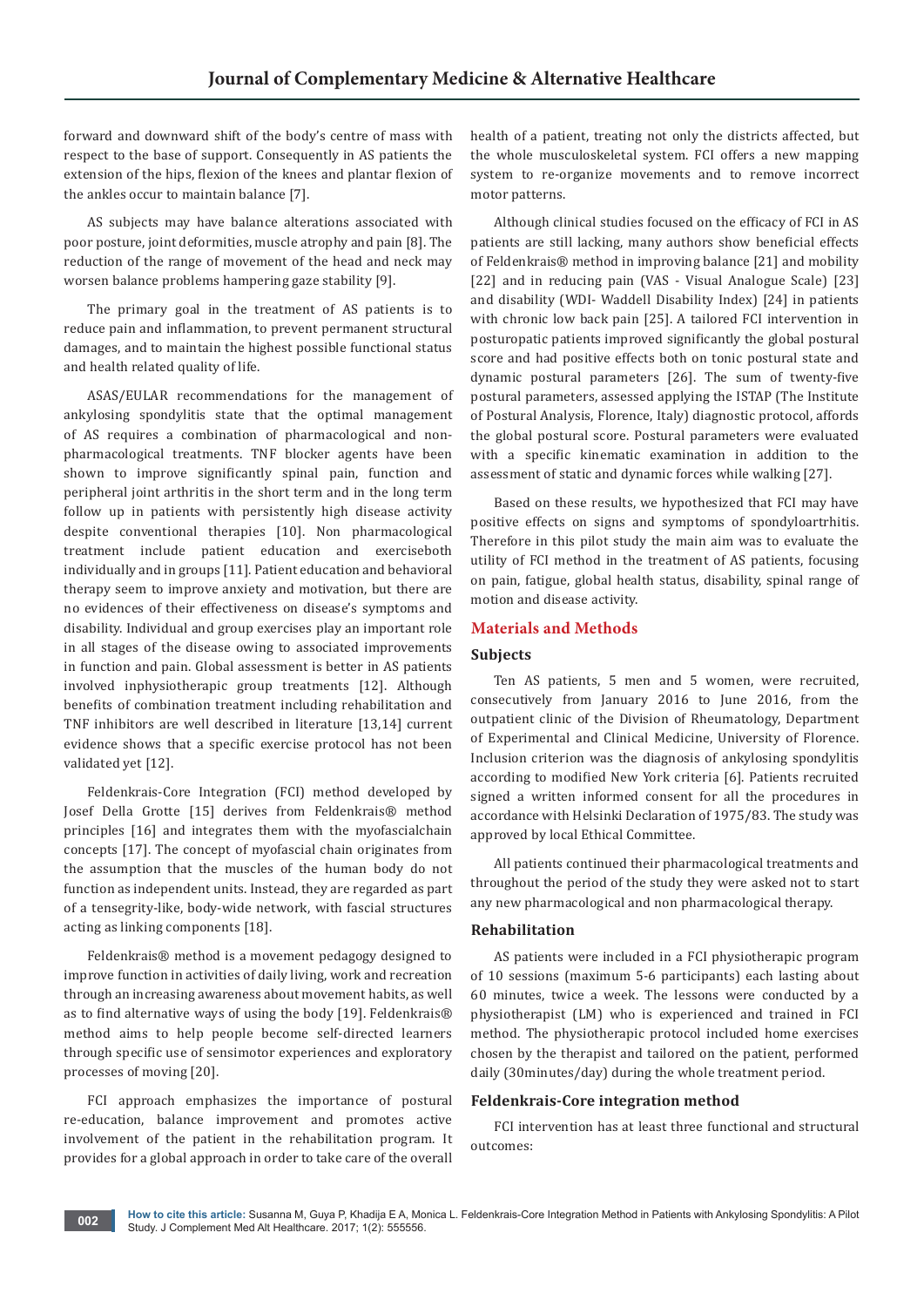A. Better body organization and postural equilibrium;

**Table 1:** Feldenkrais-Core Integration training program: exercise description and objectives.

B. Greater efficiency and energy conservancy;

C. Greater kinetic energy by gathering potential energy in muscles.

The main assumption of this training is that central nervous system (CNS) can best track and organize efficient movement when there is a recognition of clear direction to, and perceived connection with, functional-structural pathways. The process leads to static and dynamic equilibrium through muscular and myofascial integration. Core integration method has identified and mapped six core movement pathways to describe and account for the transmission of forces in any biomechanical system. The core pathways are a mapping construct of how the body system organizes itself through movement for appropriate functional use.

The pathway used is defined with the following concepts:

A. It contains a vector of force, direction, and myofascialtensegrity; it passes through the center of gravity and represents the most efficient expenditure of energy

B. It has specific anatomical features and can be tracked through specific joint angles, actions of levers, muscle chains and fascial tensile spread

C. It requires lengthening by virtue of mechanical levering and the physiology of myofascial actions

D. Muscles in the sequential contracting-lengthening phase stimulate tensile fascial spread [15,26].

In each lesson the FCI approach consisted in:

A. Core integration (CI) group exercises aimed at strengthening deep muscle, improving body flexibility and stability. They consist in an application of a movement map based on six core movement pathways which enables the patient to organize movements with better efficiency and less expenditure of energy.

B. Feldenkrais®-based Awareness Through Movement group lessons aimed at gaining control of how the body system organizes itself through movement and constructing correct motor patterns. The key is in identifying the paths, assessing movement and posture, tracking how movement is transmitting, and determining through client response whether CNS receives and fixes the image [15,26].

C. The lessons were sequential, and each lesson dealt with themes from the previous session. FCI kinetic protocol would be interrupted in case of clinical worsening (increased pain, stiffness or fatigue).

D. The exercise program proposed is further detailed in Table 1.

| <b>First Lesson</b> |                                                                                                                                                                                                                                                                                                      |                                                                                                                                                                                                 |  |  |  |  |
|---------------------|------------------------------------------------------------------------------------------------------------------------------------------------------------------------------------------------------------------------------------------------------------------------------------------------------|-------------------------------------------------------------------------------------------------------------------------------------------------------------------------------------------------|--|--|--|--|
| S.No                | <b>Exercise description</b>                                                                                                                                                                                                                                                                          | <b>Objectives</b>                                                                                                                                                                               |  |  |  |  |
| 1.                  | Exercises of conscious<br>respiration                                                                                                                                                                                                                                                                | To help maintain or improve<br>chest expansion. To help<br>relaxion and concentration<br>on training program.                                                                                   |  |  |  |  |
| 2.                  | Feldenkrais®-based<br>Awareness Through<br>Movement group exercises<br>focused on perception of<br>the body while the subject<br>is laying on a mat. These<br>exercises are proposed at<br>the beginning, at the end<br>of the lesson and when the<br>patients are asked to switch<br>body position. | To enhance perception of<br>specific body segments<br>characteristics in terms<br>of dimensions, weight,<br>consistency and symmetry.                                                           |  |  |  |  |
| 3.                  | Self massage training<br>session with a sensory ball.                                                                                                                                                                                                                                                | To gain patient's perception<br>of specific body segments,<br>particularly of painful areas.                                                                                                    |  |  |  |  |
|                     | From 2nd to 10th lesson                                                                                                                                                                                                                                                                              |                                                                                                                                                                                                 |  |  |  |  |
|                     | <b>Exercise description</b>                                                                                                                                                                                                                                                                          | <b>Objectives</b>                                                                                                                                                                               |  |  |  |  |
| 1.                  | Exercises of conscious<br>respiration                                                                                                                                                                                                                                                                | To help maintain or improve<br>chest expansion. To help<br>relaxion and concentration<br>on training program.                                                                                   |  |  |  |  |
| 2.                  | Feldenkrais®-based<br>Awareness Through<br>Movement exercises (see<br>first lesson)                                                                                                                                                                                                                  | To enhance perception of<br>specific body segments<br>characteristics in terms<br>of dimensions, weight,<br>consistency and symmetry.                                                           |  |  |  |  |
| 3.                  | CI exercises in different<br>positions (supine, prone,<br>sitting, standing, crawling<br>and lateral decubitus)<br>using elastic bands, lumbar<br>rollers, disc'o'sit inflatable<br>cushions and sensory balls.                                                                                      | To identify the paths,<br>assessing movement and<br>posture, tracking how<br>movement is transmitting.<br>To find alternative ways of<br>using the body. To remove<br>incorrect motor patterns. |  |  |  |  |
|                     | <b>Home exercises</b>                                                                                                                                                                                                                                                                                |                                                                                                                                                                                                 |  |  |  |  |
|                     | <b>Exercise description</b>                                                                                                                                                                                                                                                                          | <b>Objectives</b>                                                                                                                                                                               |  |  |  |  |
| 1.                  | Self massage with sensory<br>hall                                                                                                                                                                                                                                                                    | To improve the patient's<br>recollection of technique and<br>exercise prescription                                                                                                              |  |  |  |  |
| 2.                  | CI exercises                                                                                                                                                                                                                                                                                         |                                                                                                                                                                                                 |  |  |  |  |

# **Measurements**

At baseline (t=0), patients were evaluated for demographic characters (sex, age), disease duration and type of joint involvement. Presence of sacroiliac pain, arthritis, enthesitis, thoracic pain, dactylitis and uveitis was also assessed. Previous physiotherapy treatments and sportive activities were evaluated. All patients were assessed by clinic and clinimetric tools at t=0 and at the end of the study (t=1) for pain, fatigue, global health status, effect of AS on patients' wellbeing, functional status, disability, disease activity and enthesitis. Anthropometric measurements of lumbar and cervical mobility were also documented. At the end of the physiotherapic treatment (t=1) patients' satisfaction, attendance rate and attrition rate were assessed.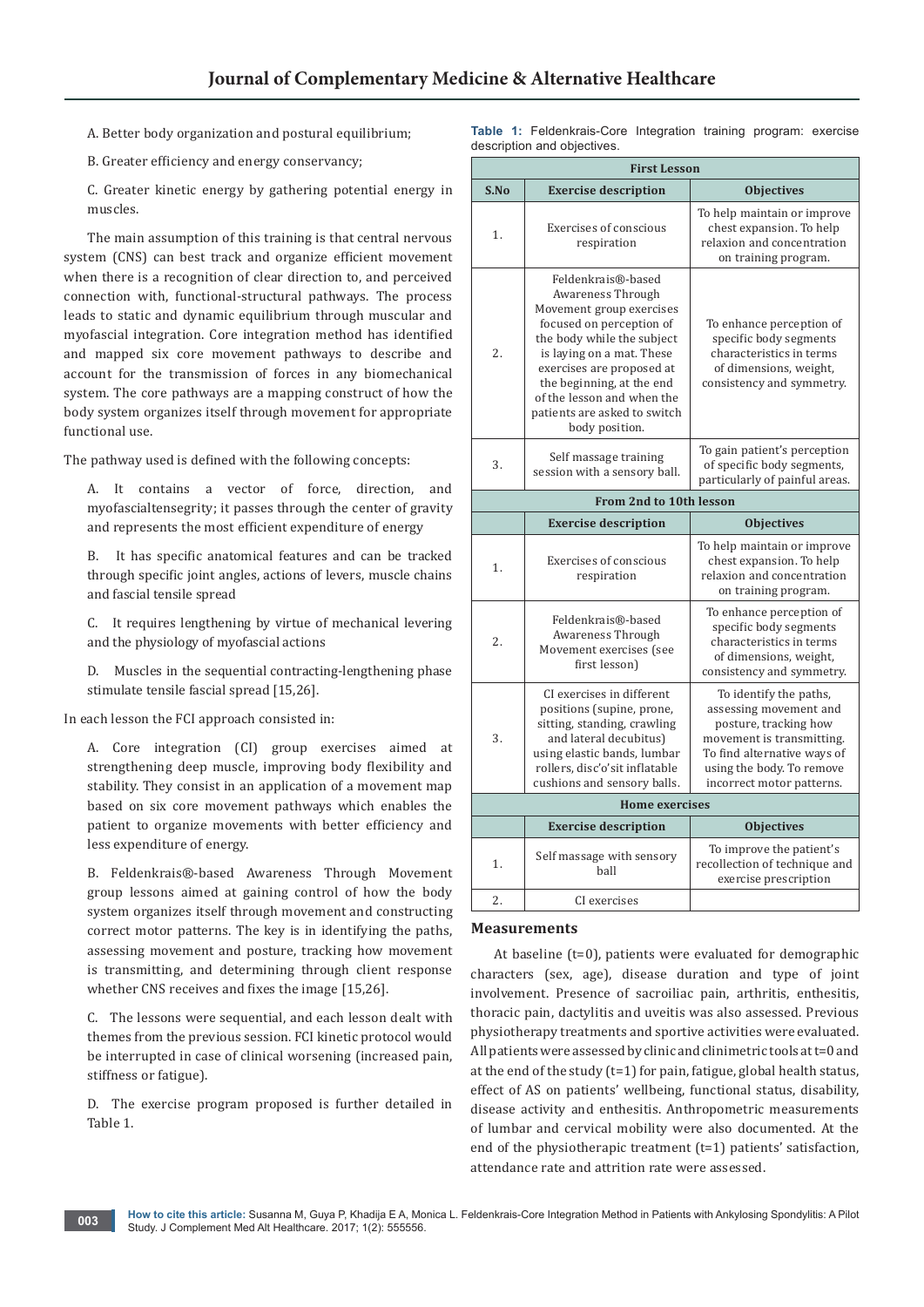## **Clinic and clinimetric measurements**

Pain was rated with an auto-administered Visual Analogue Scale (VAS 0-10), which measures current pain intensity on a  $0-10$  scale  $(0 = no \,\text{pain}, 10 = \text{worst} \,\text{pain} \,[23])$ .

B. Fatigue was rated with an auto-administered Visual Analogue Scale (VAS 0-10), which measures current fatigue intensity on a  $0-10$  scale  $(0 = no$  fatigue,  $10 =$  worst fatigue).

C. Global health status was rated with an autoadministered Visual Analogue Scale (VAS 0-10), which measures current global health status intensity on a 0-10 scale  $(0 =$  worst health status,  $10 =$  best health status).

Disease effect on wellbeing was rated by Italian version of Bath Ankylosing Spondylitis Global Score (BAS-G) which asks patients to indicate the effect of AS on their well-being over the last week and the last 6 months, using a 100 mm horizontal visual analogue scale, where none = 0 and very severe = 100. The mean of the two scales affords the BAS-G score a value between 0 and 100, with a lower score indicating less disease burden [28].

Functional status was rated by Italian version of Bath Ankylosing Spondylitis Functional Index (BASFI) which is composed by ten questions elaborated to determine the degree of functional limitation in patients with AS. Each question is answered using an 11-points numerical rating scale (NRS), with a recall period of the past week. The mean of the ten scales affords the BASFI score a value between 0 and 100, with a lower score indicating less functional limitation [29,30].

Disability was rated by Italian version of Health Assessment Questionnaire-Spondyloarthropathies (HAQ-S) which is a selfreport questionnaire referring to global disability, ranges from 0 (no difficulty) to 3 (unable to do) [31].

Disease activity was rated by Italian version of Bath Ankylosing Spondylitis Disease Activity Index (BASDAI) which has six 11-points NRS to measure the severity of fatigue, spinal and peripheral joint pain, localized tenderness, and morning stiffness in patients with AS. Each item is provided using a 0-100 horizontal NRS, to extremes the adjectival descriptors "none" and "very severe". Item six (duration of morning stiffness) is related to a time scale (0-2 h). The mean of items five (severity of morning stiffness) and six is calculated separately. The BASDAI, a number from 0 to 100, is obtained with the mean of this result with the previous four items. Lower scores are indicating lower disease activity. The cut-off of four is used to define the presence of an active disease [32].

Enthesitis was documented by Maastricht Ankylosing Spondylitis Enthesitis Score (MASES) which evaluates the presence or the absence of tenderness in 13 enthesial sites Tenderness on physical examination is recorded as either present (1) or absent (0) for each of the 13 sites, for an overall score range of 0 -13 [33].

## **Anthropometric measurements**

#### **Lumbar mobility**

A. Forward flexion was documented by Schöber test and inger floor distance (FFD).

Schöber test - Two reference points (spinous process of L5 and 10 cm above) were marked on the patients' low back region while they stood in erect position with feet together. Then the patients bent maximally forward and the new distance between the upper and lower marks was measured. Distances of 14.5-15 cm are considered normal [34]. FFD - The patients bent maximally forward trying to touch the floor. The distance between fingers and floor was reported (cm).

B. Lateral flexion - The patients bent laterally to the right and to the left. The distance between fingers and floor was reported for each side (cm).

### **Cervical mobility**

A. Flexion and extension of the head: The patients bent the head maximally forward and backward. The distances between chin and suprasternal notch were reported (cm).

B. Lateral flexion of the head: The patients bent the head laterally to the right and to the left. The distance between tragus and acromion process were reported for each side (cm).

C. Head rotation: The patients rotated maximally the head to the right and to the left. The distance between chin and acromion process were reported for each side (cm).

### **Patient's feedback**

Patient satisfaction with physiotherapic treatment was evaluated with a questionnaire measuring seven items (self perceived wellbeing, pain and stiffness reduction, movement fluency and easiness, enjoyableness of the physiotherapic program and willingness to continue the treatment) each one rated with an auto-administered Visual Analogue Scale (VAS), reporting the measure on a 0-10 scale (0 =no satisfaction, 10 =best satisfaction). The overall satisfaction, a number from 0 to 70, is obtained summing VAS scores of the previous seven items. Lower scores are indicating lower satisfaction. Attendance rate was reported as total hours of patients' attendance/total hours patients' treatment ratio (%); Attrition rate was reported as Dropouts/Patients recruited ratio (%).

### **Data analysis**

Descriptive statistics for nominal data were expressed in percentages. Continuous variables were described as mean and standard deviation (M±SD). To assess improving parameters over the period of study differences between means and percentage changes were evaluated (SPSS statistical package, version 20.0 for Windows, SPSS, Chicago, USA).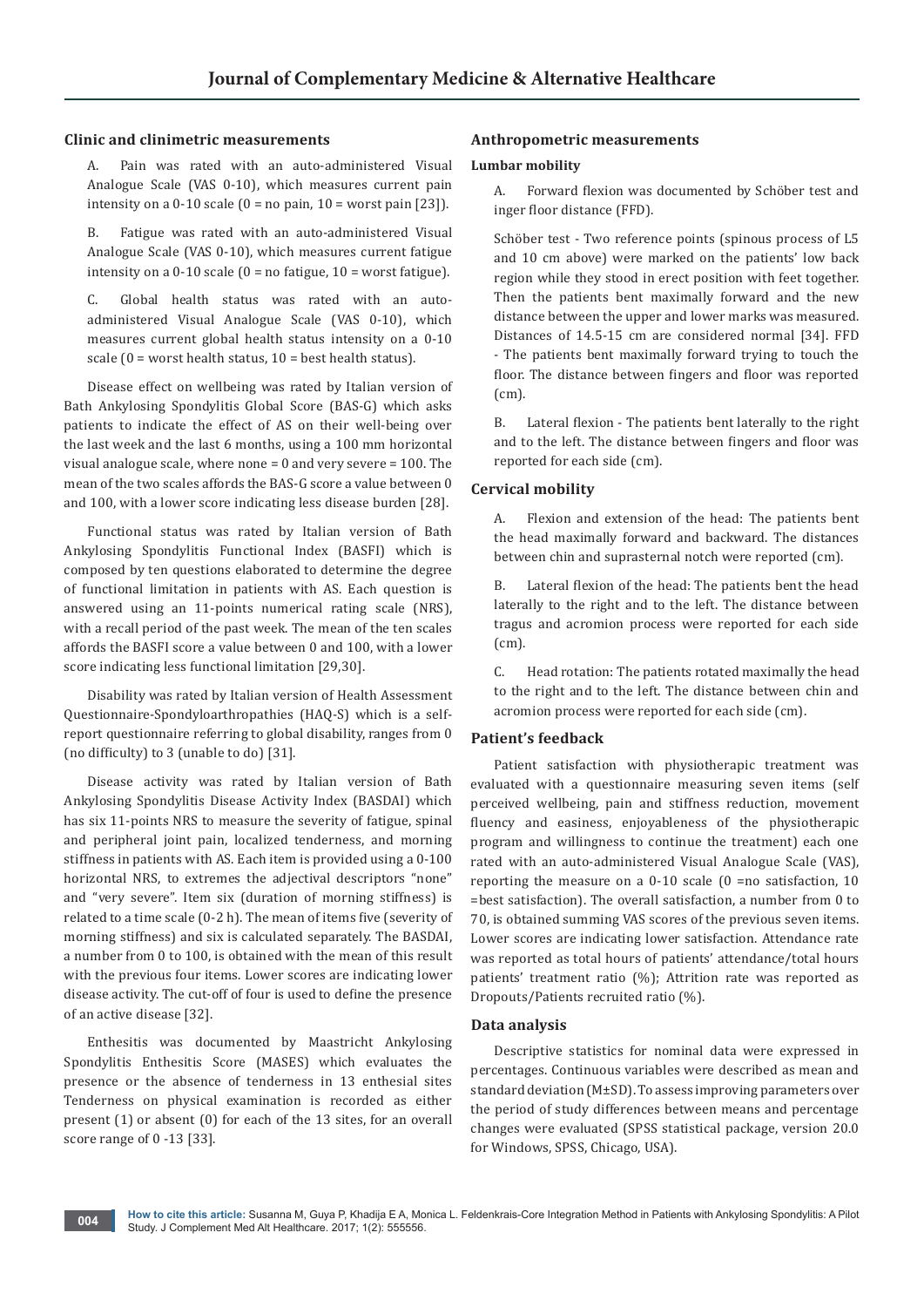# **Results**

**Table 2:** Baseline and demographic characteristics for the patients enrolled.

|                                         | Mean±SD                        | Min-max      |  |
|-----------------------------------------|--------------------------------|--------------|--|
| Age (years)                             | 55,30±12,05                    | $(32-72)$    |  |
| Disease duration<br>(years)             | 18,60±18,63                    | $(1-52)$     |  |
|                                         | <b>Numbers and Percentages</b> |              |  |
| Gender (M/F)                            | $5/5(50\%)$                    |              |  |
| Occupation                              | 7/10/70%)                      |              |  |
| Previous sportive<br>activities         |                                | $3/10(30\%)$ |  |
| Previous<br>physiotherapy<br>treatments | $6/10(60\%)$                   |              |  |

| Joint involvement:<br>$\bullet$ axial | $6/10(60\%)$ |  |  |
|---------------------------------------|--------------|--|--|
| • peripheral                          | $2/10(20\%)$ |  |  |
| • axial-peripheral                    | $2/10(20\%)$ |  |  |
| Sacroliliac pain                      | $8/10(80\%)$ |  |  |
| Arthritis                             | $4/10(40\%)$ |  |  |
| Enthesitis                            | $6/10(60\%)$ |  |  |
| Thoracic pain                         | $3/10(30\%)$ |  |  |
| Dactylitis                            | 2/10 (20%)   |  |  |
| Uveitis                               | $1/10(10\%)$ |  |  |

Table 3: Clinic and clinimetric evaluations at baseline (t=0) and at the end of the treatment (t=1). Differences in mean evaluations between t=0 and t=1. Percentage changes between t=0 and t=1.

|                                             | Mean (ds)<br>$t=0$ | Mean (ds)<br>$t = 1$ | Mean (ds)<br>Delta (t1-t0) | <b>Percentage changes</b><br>$(t1-t0)$ |
|---------------------------------------------|--------------------|----------------------|----------------------------|----------------------------------------|
| VAS Pain                                    | $3,80\pm2,34$      | $3,39\pm2,38$        | $-0,41\pm1,20$             | 10,79%                                 |
| VAS Fatigue                                 | $4,37\pm2,63$      | $3,49\pm2,10$        | $-0.88 \pm 1.60$           | 20,14%                                 |
| VAS Global health status                    | $4,32\pm2,60$      | $5,32\pm2,51$        | $1,00\pm 3,47$             | 23,15%                                 |
| BAS-G                                       | $43,50 \pm 19,78$  | $36,00 \pm 27,72$    | $-7,5 \pm 20,09$           | 17,24%                                 |
| <b>BASFI</b>                                | $22,95 \pm 15,83$  | $19,9 \pm 19,2$      | $-3,05 \pm 13,78$          | 13,29%                                 |
| HAQ-S                                       | $0,48\pm0,52$      | $0,44\pm0,72$        | $-0,47\pm0,36$             | 8,33%                                  |
| <b>BASDAI</b>                               | $42,35 \pm 16,45$  | $40,91 \pm 19,89$    | $-1,44\pm 13,67$           | 3,40%                                  |
| <b>MASES</b>                                | $4,33+4,03$        | 3,50±4,09            | $-0,80 \pm 1,62$           | 19,17%                                 |
| Schöber Test (cm)                           | $2,20 \pm 1,51$    | $2 + 1,70$           | $-0,20(0,92)$              | Not improved                           |
| Lumbar lateral flexion<br>(right) (cm)      | 53,10±5,92         | 52,70±6,40           | $-0,40\pm2,27$             | 0,75%                                  |
| Lumbar lateral flexion<br>$(left)$ $(cm)$   | 54,30±6,18         | 53,60±6,33           | $-0.70 \pm 1.50$           | 1,29%                                  |
| Lumbar forward flexion<br>(cm)              | $20,95 \pm 18,66$  | $22,90 \pm 16,24$    | 1,95±12,09                 | Not improved                           |
| Cervical forward flexion<br>(cm)            | $3,85 \pm 3,68$    | $3,70\pm3,71$        | $-0,15\pm1,70$             | 3,90%                                  |
| Cervical extension (cm)                     | $17,30\pm2,11$     | 17,80±2,04           | $0,50 \pm 1,55$            | 2,89%                                  |
| Cervical lateral flexion<br>(right) (cm)    | $15 + 2,54$        | $14,85 \pm 1,20$     | $-0,15\pm2,00$             | 1,00%                                  |
| Cervical lateral flexion<br>$(left)$ $(cm)$ | 14,85±2,60         | $15,55 \pm 1,50$     | $0,70\pm2,31$              | Not improved                           |
| Cervical rotation (right)<br>(cm)           | 16,60±4,40         | $16,20\pm2,69$       | $-0,40\pm2,28$             | 2,41%                                  |
| Cervical rotation (left)<br>(cm)            | $17 + 4,16$        | $16,45\pm2,83$       | $-0,55\pm2,17$             | 3,24%                                  |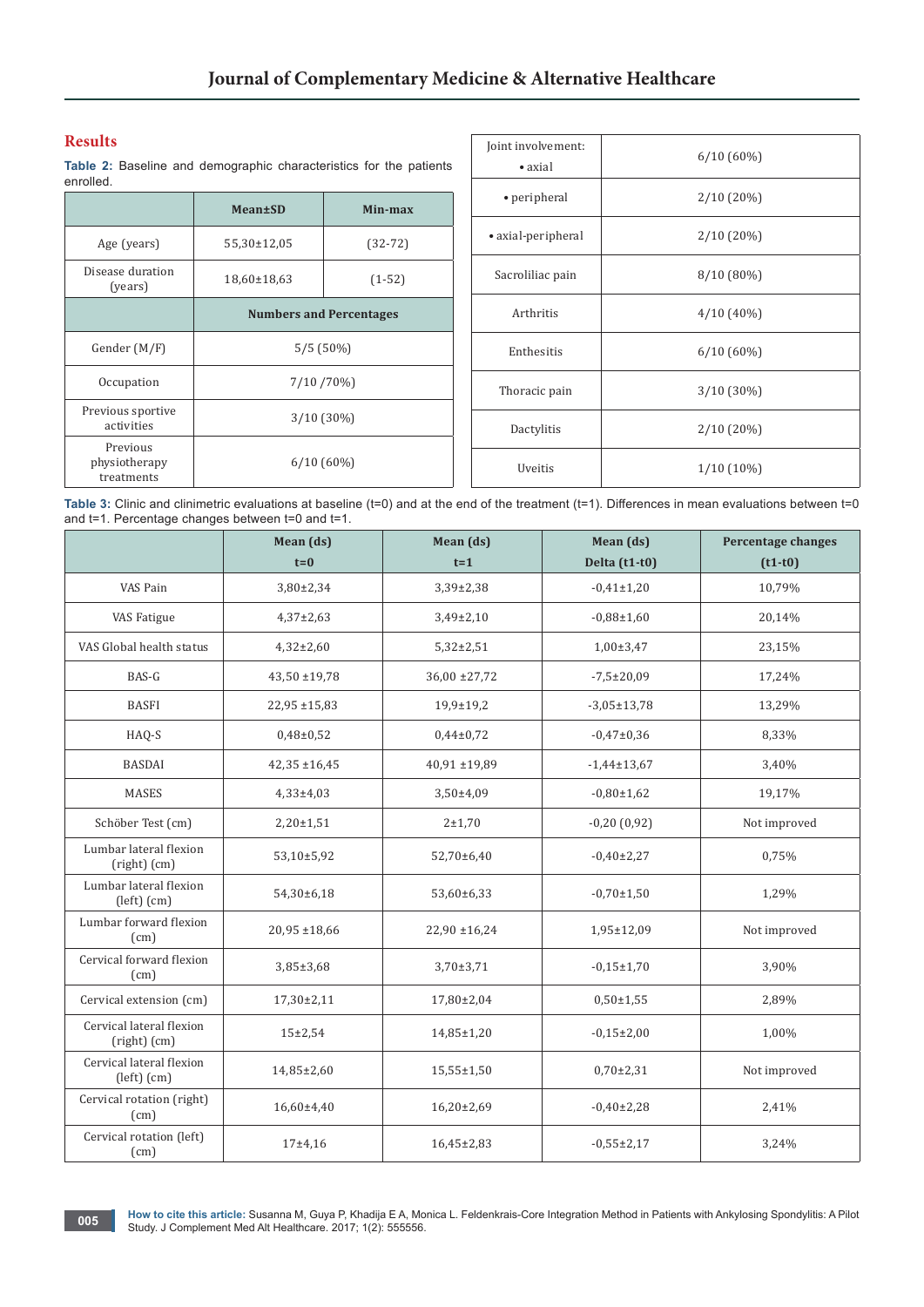Ten AS patients, 5 men and 5 women, were enrolled and assessed. Their baseline characteristics are summarized in Table 2. The differences between the means of the clinical and clinimetric evaluations at  $t=0$  and at  $t=1$  show that FCI physiotherapic sessions had positive effects on pain, fatigue, global health status, BAS-G, BASFI, HAQ-S, BASDAI, MASES, lumbar (lateral flexion) and cervical mobility (flexion/extension, lateral flexion and lateral rotation of the head) (Table 3). The adherence to FCI physiotherapic program was complete. No dropouts were registered. The attendance rate was 78,6%. The patients' satisfaction score was  $58.0 \pm 6.75$ .

# **Discussion**

AS is a systemic, chronic rheumatic disease that predominantly affects axial skeleton with severe sacroiliac pain and impaired spinal mobility leading to disability [35] and reduced quality of life [3]. Modifications in spinal posture begin at early stages of the disease and become more marked over the time [36] and account for balance problems [37]. The optimal management of AS requires a combination of tailored pharmacologic and nonpharmacologic interventions aiming at treating inflammation and pain, preventing structural deformities, increasing spinal motion [10,12] and improve overall function and quality of life [38]. Despite the evidences about the effectiveness of physiotherapy in AS, a specific physical exercise protocol has not been established yet [39].

Global Posture Reeducation (GPR) method, a form of active overall muscle stretching working on strengthening and improving flexibility of specific muscle chains offered promising results in restoring spinal mobility (BASMI) and functional capacity (BASFI) in AS patients group sessions managed by a trained physiotherapist [40]. GPR group intervention demonstrated to maintain improved parameters after 6 months and one year follow-up [41]. GPR individual treatment in AS showed significantly greater improvement in morning stiffness duration, spinal mobility parameters (chin to chest distance, occiput to wall distance, cervical rotation, modified Schöber test [42]), chest expansion and self perceived physical wellbeing (SF36 - Short Form 36 Health Survey [43]) than the control group treated with segmental stretching and breathing exercises [44].

Pilates body conditioning method, a well known formula of over 500 physical exercises focusing on stretching and strengthening body core muscles [45] was suggested as a beneficial exercise therapy in patients with musculoskeletal spinal problems increasing proprioceptive balance (Stork stand test) and flexibility (Sit and reach test) [46], reducing disability (OSWDQ - Oswestry Low Back Pain DisabilityQuestionnaire [47]) and pain intensity (VAS) [48,49]. In AS patients Pilates showed positive outcomes on chest expansion, Bath Ankylosing Spondylitis Metrology Index (BASMI) and BASDAI in a short term follow up, and significant improvements of functional status and BASMI after 6 months compared to the baseline [50].

In a recent study involving early AS patients in a specific McKenzie kinetic program aimed at assessing and treating spinal and postural problems, significant improvements in pain, metrology (BASMI, FFD, chest expansion, modified Schöber test), function (BASFI) and disease activity (BASDAI) were registered compared to the baseline and to the control group [51]. Moreover a specific protocol combining McKenzie, Pilates & Heckscher [52]. conducted in a group setting and followed by a maintaining home exercise regimen registered significantly beneficial effects on pain, spinal mobility, BASDAI, BASMI and chest expansion in AS patients [53].

Aquatic exercises have been used for many years in the treatment of musculoskeletal conditions. In this context hydrotherapy effectiveness is widely reported [54]. The benefits of aquatic exercise arise from the physiological effects of immersion and hydrodynamic principles of exercise in the aquatic environment [55-57]. An in-patient rehabilitation program including hydrotherapy, basic exercises for movement, muscle strength and stability, balance and coordination improved disease activity (BASDAI), spinal mobility (BASMI, FFD), chest expansion and gait velocity (6m gait velocity test) in AS patients [58]. A randomized trial exploring three exercise regimens in AS showed beneficial effects of hydrotherapy on pain and stiffness. However any significant improvement was found at 6 months follow up [59].

Feldenkrais Core Integration method is a somatic rehabilitation technique with low physical impact and few side effects. FCI is counted among mind body therapies (MBT) and is focused on gaining perception and body awareness in order to recognize and correct abnormalities such as muscle contractions and posture misalignments and consequently to reduce antalgic and non functional posture. Several studies demonstrate that MBT, increasing the abilities of the mind to influence body characteristics and disease symptoms, are effective and useful in the rehabilitation of chronic rheumatic patients, especially in improving function, pain and reducing social and psychological problems [60-63]. Despite their potential utility, few MBT were evaluated in AS.

The present study is the first aimed at assessing the feasibility and the utility of Feldenkrais Core Integration method in the treatment of AS. Our results showed improvements in pain, fatigue, global health status, BASDAI, BAS-G, BASFI, MASES, HAQ-S, lumbar lateral flexion and cervical range of motion (cervical forward flexion, extension, lateral flexion and rotation) at the end of the study compared to the baseline. Greater improvements in percentage are found in pain, fatigue, self perceived health status, functionality and tenderness on enthesial sites. This suggests the utility of FCI in improving flexibility and movement fluency and in re-organizing body schemas trying to eliminate antalgic postures. Effects on clinimetric parameters were scanty probably due to the short duration of the physiotherapic interventions and the exiguous number of sessions performed. Moreover the wide range of disease duration in our sample may explain the different response to the therapy and may affect the results of the study.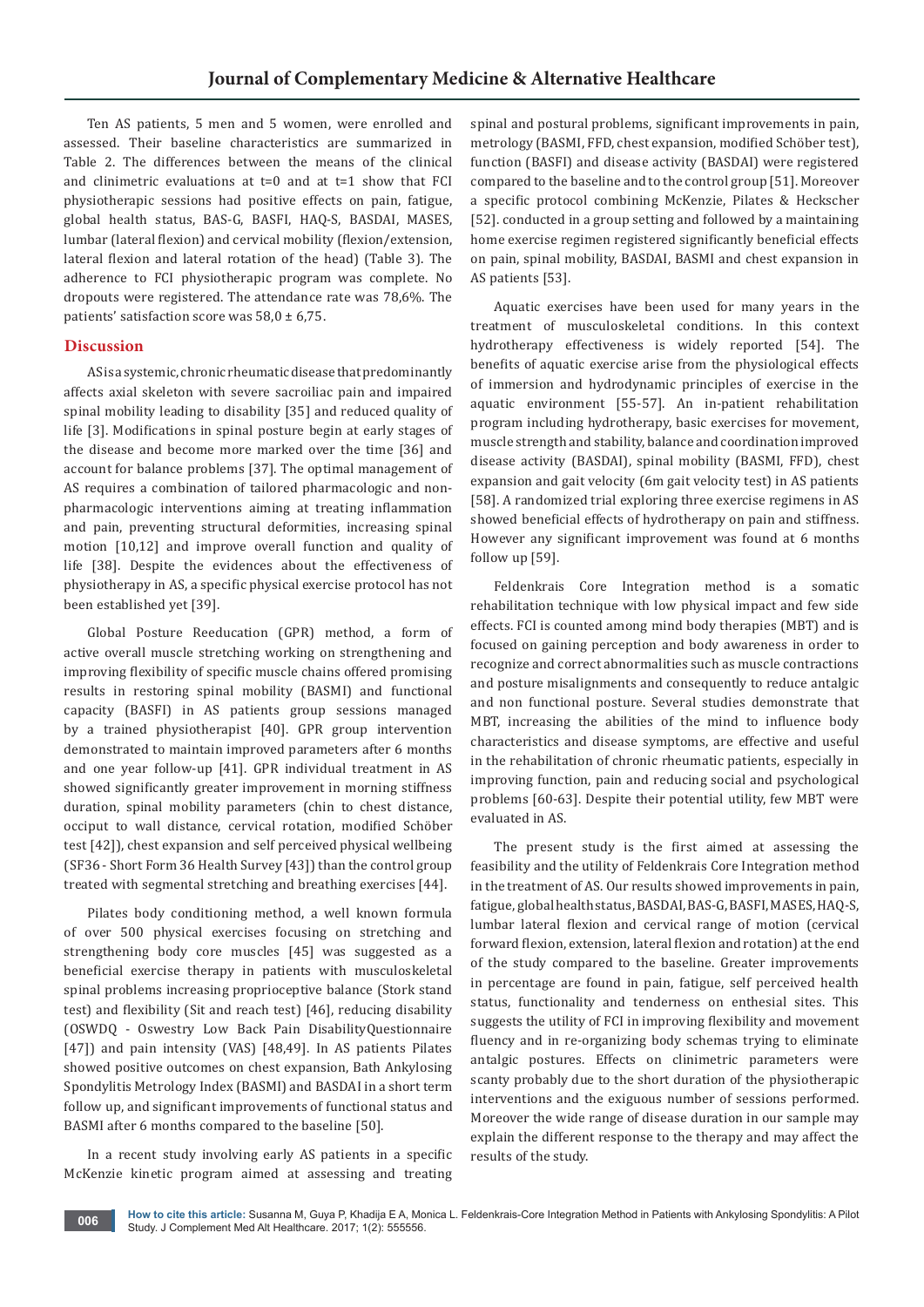FCI method provides for a global approach and focuses on the close relationships between mental and somatic dimensions [15]. Therefore it allows to reach physical and emotional well-being and to increase the patient's overall health. Our results seemed to confirm these concepts, in fact the greatest improvement in percentage was found in self perceived global health status.

FCI, characterized by low physical impact approach, is always respectful of the pain threshold. These latter guarantees a high adherence to the rehabilitation program and reduces the probability of dropouts. In fact in our study no dropouts were registered and the patients' satisfaction was adequate.

Owing the exploratory nature of the present study, the small sample size and the short term intervention, inferential statistical tests were not performed. Further investigations on wider cohorts of patients and longitudinal design are required to confirm the utility of FCI as an important rehabilitation tool in AS.

### **Conclusion**

Feldenkrais Core Integration method is a movement based MBT with potential effects on muscle contractures, pain and stiffness. Its global approach recognizes the interactions between mind and body in supporting health and allows the patients to achieve physical and psychological wellbeing. The present study showed that FCI approach may be a useful and feasible non-pharmacologic approach in the treatment in patients with ankylosing spondylitis. FCI had positive effects on pain, fatigue, global health status, disease activity, functional status and enthesitis. Our results should be validated by prospective studies with larger sample size.

### **Confict of Interest**

No financial supports or any other benefit, which could create a potential conflict of interest with regard to the work, are declared.

#### **References**

- 1. [Braun J, Sieper J. \(2007\) Ankylosing spondylitis. Lancet 369\(9570\):](https://www.ncbi.nlm.nih.gov/pubmed/17448825)  [1379-1390.](https://www.ncbi.nlm.nih.gov/pubmed/17448825)
- 2. [van Echteld I, Cieza A, Boonen A, Stucki G, Zochling J, et al. \(2006\)](https://www.ncbi.nlm.nih.gov/pubmed/17013999)  [Identification of the most common problems by patients with](https://www.ncbi.nlm.nih.gov/pubmed/17013999)  [ankylosing spondylitis using the international classification of](https://www.ncbi.nlm.nih.gov/pubmed/17013999)  [functioning, disability and health. J Rheumatol: 33\(12\): 2475-2483.](https://www.ncbi.nlm.nih.gov/pubmed/17013999)
- 3. [Sieper J, Braun J, Rudwaleit M, Boonen A, Zink A \(2002\) Ankylosing](https://www.ncbi.nlm.nih.gov/pubmed/12381506)  [spondylitis: an overview. Ann Rheum Dis: 61 Suppl III: 8-18.](https://www.ncbi.nlm.nih.gov/pubmed/12381506)
- 4. [Salaffi F, De Angelis R, Grassi W \(2005\) M Arche Pain Prevalence;](https://www.ncbi.nlm.nih.gov/pubmed/16396700)  [INvestigation Group \(MAPPING\) study. Prevalence of musculoskeletal](https://www.ncbi.nlm.nih.gov/pubmed/16396700)  [conditions in an Italian population sample: results of a regional](https://www.ncbi.nlm.nih.gov/pubmed/16396700)  [community-based study. I. The MAPPING study ClinExpRheumatol](https://www.ncbi.nlm.nih.gov/pubmed/16396700)  [23\(6\): 819-828.](https://www.ncbi.nlm.nih.gov/pubmed/16396700)
- 5. [Swinkels A, Dolan P \(2004\) Spinal Position Sense and Disease](https://www.ncbi.nlm.nih.gov/pubmed/15167664)  [Progression in Ankylosing Spondylitis, A Longitudinal Study. Spine](https://www.ncbi.nlm.nih.gov/pubmed/15167664)  [29\(11\): 1240-1245.](https://www.ncbi.nlm.nih.gov/pubmed/15167664)
- 6. [van der Linden S, Valkenburg HA, Cats A \(1984\) Evaluation of diagnostic](https://www.ncbi.nlm.nih.gov/pubmed/6231933)  [criteria for ankylosing spondylitis. A proposal for modification of the](https://www.ncbi.nlm.nih.gov/pubmed/6231933)  [New York criteria. Arthritis Rheum 27\(4\): 361-815.](https://www.ncbi.nlm.nih.gov/pubmed/6231933)
- 7. [Pompeu JE, Romano RS, Pompeu SM, Lima SM \(2012\) Static and](https://www.ncbi.nlm.nih.gov/pubmed/22641594)  [dynamic balance in subjects with ankylosing spondylitis: literature](https://www.ncbi.nlm.nih.gov/pubmed/22641594)  [review. Rev Bras Reumatol 52\(3\): 409-416.](https://www.ncbi.nlm.nih.gov/pubmed/22641594)
- 8. [Sawacha Z, Carraro E, Del Din S, Guiotto A, Bonaldo L, et al. \(2012\)](https://www.ncbi.nlm.nih.gov/pubmed/22931459)  [Biomechanical assessment of balance and posture in subjects with](https://www.ncbi.nlm.nih.gov/pubmed/22931459)  [ankylosing spondylitis. J Neuroeng Rehabil 9: 63.](https://www.ncbi.nlm.nih.gov/pubmed/22931459)
- 9. [Murray HC, Elliott C, Barton SE, Murray A \(2000\) Do patients with](https://www.ncbi.nlm.nih.gov/pubmed/10852979)  [ankylosing spondylitis have poorer balance than normal subjects?](https://www.ncbi.nlm.nih.gov/pubmed/10852979)  [Rheumatology \(Oxford\) 39\(5\): 497-500.](https://www.ncbi.nlm.nih.gov/pubmed/10852979)
- 10. [Zochling J, van der Heijde D, Burgos-Vargas R, Collantes E, Davis JC Jr,](https://www.ncbi.nlm.nih.gov/pubmed/16126791/)  [et al. \(2006\) ASAS/EULAR recommendations for the management of](https://www.ncbi.nlm.nih.gov/pubmed/16126791/)  [ankylosing spondylitis. Rheum Dis 65\(4\): 442-452.](https://www.ncbi.nlm.nih.gov/pubmed/16126791/)
- 11. [Wendling D, Lukas C, Paccou J, et al. \(2014\) French Society for](https://www.ncbi.nlm.nih.gov/pubmed/24412120)  [Rheumatology \(SFR\): Recommendations of the French Society for](https://www.ncbi.nlm.nih.gov/pubmed/24412120)  [Rheumatology \(SFR\) on the everyday management of patients with](https://www.ncbi.nlm.nih.gov/pubmed/24412120)  [spondyloarthritis. Joint Bone Spine: 81: 6-14.](https://www.ncbi.nlm.nih.gov/pubmed/24412120)
- 12. [Dagfinrud H, Kvien TK, Hagen KB \(2008\) Physiotherapy interventions](https://www.ncbi.nlm.nih.gov/pubmed/18254008)  [for ankylosing spondylitis. Cochrane Database Syst Rev 23\(1\):](https://www.ncbi.nlm.nih.gov/pubmed/18254008)  [CD002822.](https://www.ncbi.nlm.nih.gov/pubmed/18254008)
- 13. [Fongen C, Halvorsen S, Dagfinrud H \(2013\) High disease activity is](https://www.ncbi.nlm.nih.gov/pubmed/23900575)  [related to low levels of physical activity in patients with ankylosing](https://www.ncbi.nlm.nih.gov/pubmed/23900575)  [spondylitis. ClinRheumatol 32: 1719-1725.](https://www.ncbi.nlm.nih.gov/pubmed/23900575)
- 14. [Lubrano E, D'Angelo S, Parsons WJ, Serino F, Tanzillo AT, et al. Effects](https://www.ncbi.nlm.nih.gov/pubmed/17014018)  [of a combination treatment of an intensive rehabilitation program](https://www.ncbi.nlm.nih.gov/pubmed/17014018)  [and etanercept in patients with ankylosing spondylitis: a pilot study. J](https://www.ncbi.nlm.nih.gov/pubmed/17014018)  [Rheumatol 33\(10\): 2029-2034.](https://www.ncbi.nlm.nih.gov/pubmed/17014018)
- 15. Della Grotte J (2007) Instructions From Within: Six Primary Core Pathways. CITI. Library of Congress, Washington, DC.
- 16. Feldenkrais M (1990) Awareness Through Movement Easy-todo Health Exercises to Improve Your Posture, Vision, Imagination and Personal Awareness (paperback ed.) 1990, Harper Collins, San Francisco, USA.
- 17. Myers TW (2014) Anatomy trains: myofascial meridians for manual and movement therapists ( $3<sup>rd</sup>$ edn), Churchill Livingstone, New York, USA.
- 18. [Wilke J, Krause F, Vogt L, Banzer W \(2016\) What Is Evidence-Based](https://www.ncbi.nlm.nih.gov/pubmed/26281953)  [About Myofascial Chains: A Systematic Review. Arch Phys Med Rehabil](https://www.ncbi.nlm.nih.gov/pubmed/26281953)  [97\(3\): 454-461.](https://www.ncbi.nlm.nih.gov/pubmed/26281953)
- 19. Buchanan PA, Ulrich BD (2001) The Feldenkrais method: a dynamic approach to changing motor behaviour. [Res Q Exerc Sport](https://www.ncbi.nlm.nih.gov/pubmed/11770781) 72(4): 315- [323.](https://www.ncbi.nlm.nih.gov/pubmed/11770781)
- 20. [Ohman A, Aström L, Malmgren-Olsson EB \(2011\) Feldenkrais®](https://www.ncbi.nlm.nih.gov/pubmed/21419355) [therapy as group treatment for chronic pain-a qualitative evaluation. J](https://www.ncbi.nlm.nih.gov/pubmed/21419355)  [Bodyw Mov Ther 15\(2\): 153-161.](https://www.ncbi.nlm.nih.gov/pubmed/21419355)
- 21. [Stephens J, DuShuttle D, Hatcher C, Shmunes J, Slaninka C \(2001\)](http://journals.lww.com/jnpt/Abstract/2001/25020/Use_of_Awareness_Through_Movement_Improves_Balance.2.aspx)  [Use of awareness through movement improves balance and balance](http://journals.lww.com/jnpt/Abstract/2001/25020/Use_of_Awareness_Through_Movement_Improves_Balance.2.aspx)  [confidence in people with multiple sclerosis: a randomized controlled](http://journals.lww.com/jnpt/Abstract/2001/25020/Use_of_Awareness_Through_Movement_Improves_Balance.2.aspx)  [study. Neurology Report 25\(2\): 39-49.](http://journals.lww.com/jnpt/Abstract/2001/25020/Use_of_Awareness_Through_Movement_Improves_Balance.2.aspx)
- 22. [Ullmann G, Williams HG, Hussey J, Durstine JL, McClenaghan BA](https://www.ncbi.nlm.nih.gov/pubmed/20070145)  [\(2010\) Effects of Feldenkrais exercises on balance, mobility, balance](https://www.ncbi.nlm.nih.gov/pubmed/20070145)  [confidence, and gait performance in community-dwelling adults age 65](https://www.ncbi.nlm.nih.gov/pubmed/20070145)  [and older. J Altern Complement Med 16\(1\): 97-105.](https://www.ncbi.nlm.nih.gov/pubmed/20070145)
- 23. [Burckhardt CS, Jones KD \(2003\) Adult measures of pain: The McGill](http://onlinelibrary.wiley.com/doi/10.1002/art.11440/abstract)  [Pain Questionnaire \(MPQ\), Rheumatoid Arthritis Pain Scale \(RAPS\),](http://onlinelibrary.wiley.com/doi/10.1002/art.11440/abstract)  [Short-Form McGill Pain Questionnaire \(SF-MPQ\), Verbal Descriptive](http://onlinelibrary.wiley.com/doi/10.1002/art.11440/abstract)  [Scale\(VDS\), Visual Analog Scale \(VAS\), and West Haven-Yale](http://onlinelibrary.wiley.com/doi/10.1002/art.11440/abstract)  [Multidisciplinary Pain Inventory \(WHYMPI\). Arthritis Rheum 49:](http://onlinelibrary.wiley.com/doi/10.1002/art.11440/abstract)  [S96-S104.](http://onlinelibrary.wiley.com/doi/10.1002/art.11440/abstract)
- 24. Waddell G, Main CJ (1984) Assessment of severity in low-back [disorders. Spine 9\(2\): 204-208.](https://www.ncbi.nlm.nih.gov/pubmed/6233713)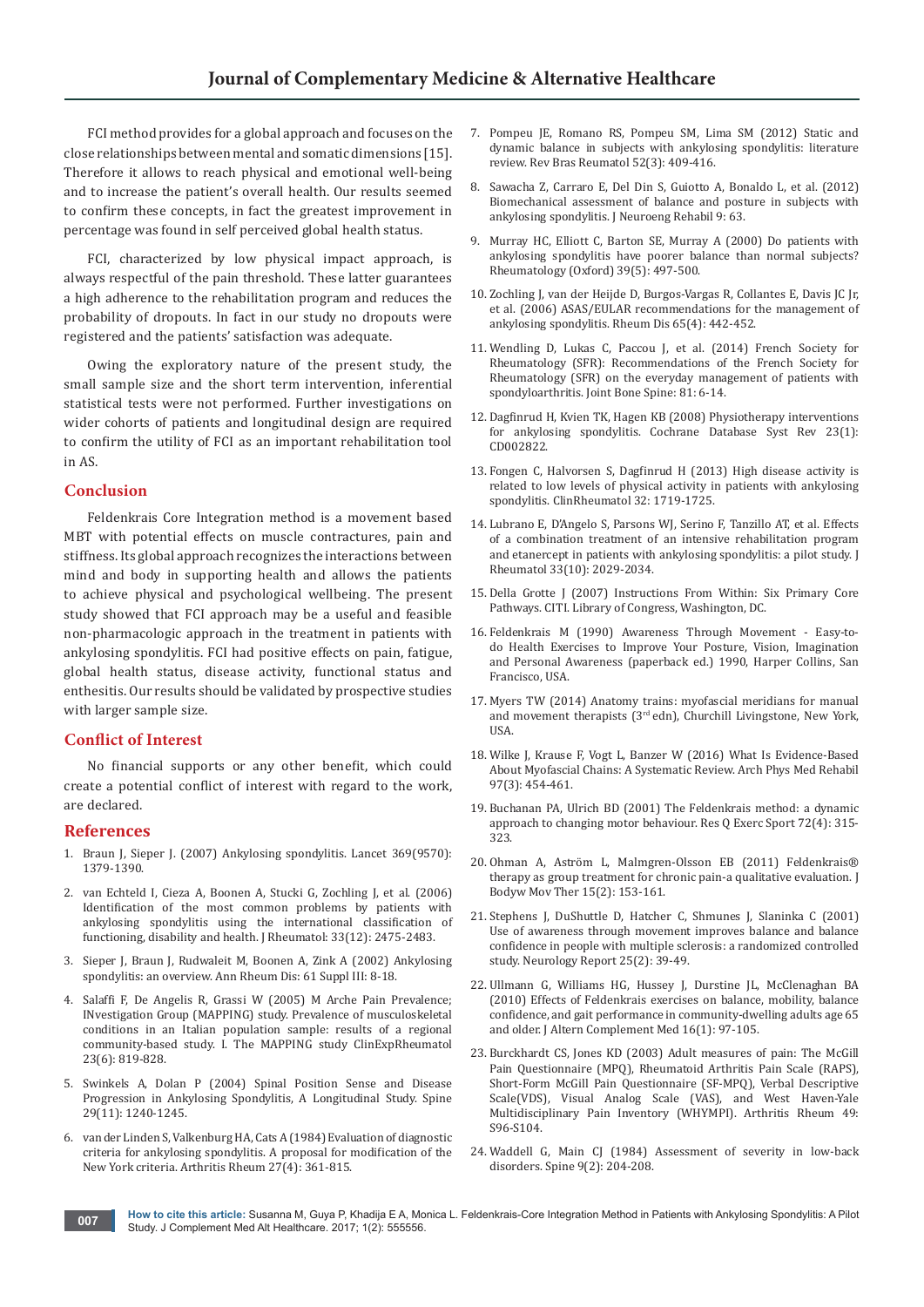- 25. [Paolucci T, Zangrando F, Iosa M, De Angelis S, Marzoli C, et al. \(2016\)](https://www.ncbi.nlm.nih.gov/pubmed/27215948)  [Improved interoceptive awareness in chronic low back pain: a](https://www.ncbi.nlm.nih.gov/pubmed/27215948)  [comparison of Back school versus Feldenkrais method. Disabil Rehabil](https://www.ncbi.nlm.nih.gov/pubmed/27215948)  [23: 1-8.](https://www.ncbi.nlm.nih.gov/pubmed/27215948)
- 26. [DellaGrotte J, Ridi R, Landi M, Stephens J \(2008\) Postural improvement](https://www.ncbi.nlm.nih.gov/pubmed/19083679)  [using core integration to lengthen myofascia. Journal of Bodywork and](https://www.ncbi.nlm.nih.gov/pubmed/19083679)  [Movement Therapies 12: 231-245.](https://www.ncbi.nlm.nih.gov/pubmed/19083679)
- 27. Ridi R, Rossi F, Puglisi F (2003) Quindicianni di ricercamultidisciplinare in campo posturologico: definizion edegliambiti di studio e deiprotocolliclinico-instrumentali. Terapia Manuale & Riabilitazione, Anno 5-n1.
- 28. [Jones SD, Steiner A, Garrett SL, Calin A \(1996\) The Bath Ankylosing](https://www.ncbi.nlm.nih.gov/pubmed/8624626)  [Spondylitis Patient Global Score \(BAS-G\). Br J Rheumatol 35\(1\): 66-71.](https://www.ncbi.nlm.nih.gov/pubmed/8624626)
- 29. [Calin A, Garrett S, Whitelock H, Kennedy LG, O'Hea J, et al. \(1994\) A](https://www.ncbi.nlm.nih.gov/pubmed/7699629)  [new approach to defining functional ability in ankylosing spondylitis:](https://www.ncbi.nlm.nih.gov/pubmed/7699629)  [the development of the bath ankylosing spondylitis functional index. J](https://www.ncbi.nlm.nih.gov/pubmed/7699629)  [Rheumatol 21\(12\): 2281-2285.](https://www.ncbi.nlm.nih.gov/pubmed/7699629)
- 30. [Salaffi F, Stancati A, Silvestri A, Carotti M, Grassi W \(2005\) Validation](https://www.ncbi.nlm.nih.gov/pubmed/16258600)  [of the Italian versions of the Bath Ankylosing Spondylitis Functional](https://www.ncbi.nlm.nih.gov/pubmed/16258600)  [Index \(BASFI\) and the Dougados Functional Index \(DFI\) in patients](https://www.ncbi.nlm.nih.gov/pubmed/16258600)  [with ankylosing spondylitis, Reumatismo 57\(3\): 161-173.](https://www.ncbi.nlm.nih.gov/pubmed/16258600)
- 31. [Daltroy LH, Larson MG, Roberts WN \(1990\) A modification of the](https://www.ncbi.nlm.nih.gov/pubmed/2213762)  [Health Assessment Questionnaire for the Spondyloarthropathies, J](https://www.ncbi.nlm.nih.gov/pubmed/2213762)  [Rheumatol 17\(7\): 946-950.](https://www.ncbi.nlm.nih.gov/pubmed/2213762)
- 32. [Garrett S, Jenkinson T, Kennedy LG, Whitelock H, Gaisford P, et al. \(1994\)](https://www.ncbi.nlm.nih.gov/pubmed/7699630)  [A new approach to defining disease status in ankylosing spondylitis:](https://www.ncbi.nlm.nih.gov/pubmed/7699630)  [the bath ankylosing spondylitis disease activity index. J Rheumatol](https://www.ncbi.nlm.nih.gov/pubmed/7699630)  [21\(12\): 2286-2291.](https://www.ncbi.nlm.nih.gov/pubmed/7699630)
- 33. [Heuft-Dorenbosch L, Spoorenberg A, van Tubergen A, Landewe R,](https://www.ncbi.nlm.nih.gov/pubmed/12525381/)  [vanverTempel H, et al. \(2003\) Assessment of enthesitis in ankylosing](https://www.ncbi.nlm.nih.gov/pubmed/12525381/)  [spondylitis. Ann Rheum Dis 62\(2\): 127-132.](https://www.ncbi.nlm.nih.gov/pubmed/12525381/)
- 34. Schober P (1937) The lumbar vertebral column and backache. Munch Med Wschr 84: 336.
- 35. [Sieper J, Rudwaleit M, Baraliakos X, Brandt J, Braun J, et al. \(2009\)](https://www.ncbi.nlm.nih.gov/pubmed/19433414)  [The Assessment of SpondyloArthritis International Society \(ASAS\)](https://www.ncbi.nlm.nih.gov/pubmed/19433414)  [handbook: a guide to assess spondyloarthritis. Ann Rheum Dis](https://www.ncbi.nlm.nih.gov/pubmed/19433414)  [68\(Suppl 2\): ii1-ii44.](https://www.ncbi.nlm.nih.gov/pubmed/19433414)
- 36. [Aydog E, Depedibi R, Bal A, Eksioglu E, Unlu E, et al. \(2006\) Dynamic](https://www.ncbi.nlm.nih.gov/pubmed/16278280)  [postural balance in ankylosing spondylitis patients. Rheumatology](https://www.ncbi.nlm.nih.gov/pubmed/16278280)  [45\(4\): 445-448.](https://www.ncbi.nlm.nih.gov/pubmed/16278280)
- 37. [Bot SDM, Caspers M, Van Royen BJ, Toussaint HM, Kingma I \(1999\)](https://www.ncbi.nlm.nih.gov/pubmed/10371282)  [Biomechanical analysis of posture in patients with spinal kyphosis due](https://www.ncbi.nlm.nih.gov/pubmed/10371282)  [to ankylosing spondylitis: a pilot study. Rheumatology 38\(5\): 441-443.](https://www.ncbi.nlm.nih.gov/pubmed/10371282)
- 38. [Passalent LA \(2011\) Physiotherapy for ankylosing spondylitis:](https://www.ncbi.nlm.nih.gov/pubmed/21150624)  [evidence and application. Curr Opin Rheumatol 23\(2\): 142-147.](https://www.ncbi.nlm.nih.gov/pubmed/21150624)
- 39. [Giannotti E, TrainitoS, Arioli G, Rucco V, Masiero S \(2014\) Effects of](https://www.ncbi.nlm.nih.gov/pubmed/24797772)  [physical therapy for the management of patients with ankylosing](https://www.ncbi.nlm.nih.gov/pubmed/24797772)  [spondylitis in the biological era. ClinRheumatol 33\(9\): 1217-1230.](https://www.ncbi.nlm.nih.gov/pubmed/24797772)
- 40. [Fernandez-de-Las Penas C, Alonso-Blanco C, Morales-Cabezas M,](https://www.ncbi.nlm.nih.gov/pubmed/15905654)  [Miangolarra-Page JC \(2005\) Two exercise interventions for the](https://www.ncbi.nlm.nih.gov/pubmed/15905654)  [management of patients with ankylosing spondylitis: a randomized](https://www.ncbi.nlm.nih.gov/pubmed/15905654)  [controlled trial. Am J Phys Med Rehabil 84\(6\): 407-419.](https://www.ncbi.nlm.nih.gov/pubmed/15905654)
- 41. [Fernandez-de-Las-Penas C, Alonso-Blanco C, Alguacil-Diego IM,](https://www.ncbi.nlm.nih.gov/pubmed/16788386)  [Miangolarra-Page JC \(2006\) One-year follow-up of two exercise](https://www.ncbi.nlm.nih.gov/pubmed/16788386)  [interventions for the management of patients with ankylosing](https://www.ncbi.nlm.nih.gov/pubmed/16788386)  [spondylitis: a randomized controlled trial. Am J Phys Med Rehabil](https://www.ncbi.nlm.nih.gov/pubmed/16788386)  [85\(7\): 559-567.](https://www.ncbi.nlm.nih.gov/pubmed/16788386)
- 42. [Jenkinson TR, Mallorie PA, Whitelock HC, Kennedy LG, Garrett SL, et](https://www.ncbi.nlm.nih.gov/pubmed/7799351)  [al. \(1994\) Defining spinal mobility in ankylosing spondylitis \(AS\). The](https://www.ncbi.nlm.nih.gov/pubmed/7799351)  [Bath AS Metrology Index. J Rheumatol 21\(9\): 1694-1698.](https://www.ncbi.nlm.nih.gov/pubmed/7799351)
- 43. Ware JE, Snow KK, Kosinski M, Gandek B (1993) SF-36® Health Survey Manual and Interpretation Guide. New England Medical Center, The Health Institute, Boston, MA, USA.
- 44. [Silva EM, Andrade SC, Vilar MJ \(2012\) Evaluation of the effects of](https://www.ncbi.nlm.nih.gov/pubmed/21544639)  [Global Postural Reeducation in patients with ankylosing spondylitis.](https://www.ncbi.nlm.nih.gov/pubmed/21544639)  [Rheumatol Int 32\(7\): 2155-2163.](https://www.ncbi.nlm.nih.gov/pubmed/21544639)
- 45. [Friedman P, Eisen G \(2005\) The pilates method of Physical and mental](https://books.google.co.in/books/about/The_Pilates_Method_of_Physical_and_Menta.html?id=a7YIAAAACAAJ)  conditioning (10<sup>th</sup> edn). Penguin books ltd, London, England, pp. 190.
- 46. [Gladwell V, Head S, Haggar M, Beneke R \(2006\) Does a program of](http://www.humankinetics.com/acucustom/sitename/Documents/DocumentItem/6181.pdf)  [Pilates improve chronic no-specific low back pain. J Sport Rehabil 15:](http://www.humankinetics.com/acucustom/sitename/Documents/DocumentItem/6181.pdf)  [338-350.](http://www.humankinetics.com/acucustom/sitename/Documents/DocumentItem/6181.pdf)
- 47. Fairbank JC, Couper J, Davies JB, O'Brien JP (1980) The Oswestry low [back pain disability questionnaire. Physiotherapy 66\(8\): 271-273.](https://www.ncbi.nlm.nih.gov/pubmed/6450426)
- 48. [Posadzki P, Lizis P, Hagner-Derengowska M \(2011\) Pilates for low back](https://www.ncbi.nlm.nih.gov/pubmed/21457897)  [pain: a systematic review. Complement Ther Clin Pract 17\(2\): 85-89.](https://www.ncbi.nlm.nih.gov/pubmed/21457897)
- 49. [La Touche R, Escalante K, Linares MT \(2008\) Treating non-specific](https://www.ncbi.nlm.nih.gov/pubmed/19083695)  [chronic low back pain through the Pilates Method. J Body Mov Ther](https://www.ncbi.nlm.nih.gov/pubmed/19083695)  [12\(4\): 364-370.](https://www.ncbi.nlm.nih.gov/pubmed/19083695)
- 50. [Altan L, Korkmaz N, Dizdar M, Yurtkuran M \(2012\) Effect of Pilates](https://www.ncbi.nlm.nih.gov/pubmed/21499876)  [training on people with ankylosing spondylitis. RheumatolInt 32\(7\):](https://www.ncbi.nlm.nih.gov/pubmed/21499876)  [2093-2099.](https://www.ncbi.nlm.nih.gov/pubmed/21499876)
- 51. [Rosu MO, Ancuta C \(2015\) McKenzie training in patients with early](https://www.ncbi.nlm.nih.gov/pubmed/25358635)  [stages of ankylosing spondylitis: results of a 24-week controlled study.](https://www.ncbi.nlm.nih.gov/pubmed/25358635)  [Eur J PhysRehabilMed 51\(3\): 261-268.](https://www.ncbi.nlm.nih.gov/pubmed/25358635)
- 52. Heckscher H, Elliot R (1959) Gimnastiquedans les insuffisances respiratoire chronique. Masson, Paris.
- 53. [Rosu MO, Ţopa I, Chirieac R, Ancuta C \(2014\) Effects of Pilates,](https://www.ncbi.nlm.nih.gov/pubmed/24071935)  [McKenzie and Heckscher training on disease activity, spinal motility](https://www.ncbi.nlm.nih.gov/pubmed/24071935)  [and pulmonary function in patients with ankylosing spondylitis: a](https://www.ncbi.nlm.nih.gov/pubmed/24071935)  [randomized controlled trial. Rheumatol Int 34\(3\): 367-372.](https://www.ncbi.nlm.nih.gov/pubmed/24071935)
- 54. [Waller B, Lambeck J, Daly D \(2009\) Therapeutic aquatic exercise in the](https://www.ncbi.nlm.nih.gov/pubmed/19114433)  [treatment of low back pain: a systematic review. Clin sRehabil 23\(1\):](https://www.ncbi.nlm.nih.gov/pubmed/19114433)  [3-14.](https://www.ncbi.nlm.nih.gov/pubmed/19114433)
- 55. [Becker BE \(2009\) Aquatic therapy: scientific foundations and clinical](https://www.ncbi.nlm.nih.gov/pubmed/19769921)  [rehabilitation applications. PM R 1\(9\): 859-872.](https://www.ncbi.nlm.nih.gov/pubmed/19769921)
- 56. [Batterham SI, Heywood S, Keating JL \(2011\) Systematic review and](http://bmcmusculoskeletdisord.biomedcentral.com/articles/10.1186/1471-2474-12-123)  [meta-analysis comparing land and aquatic exercise for people with hip](http://bmcmusculoskeletdisord.biomedcentral.com/articles/10.1186/1471-2474-12-123)  [or knee arthritis on function, mobility and other health outcomes. BMC](http://bmcmusculoskeletdisord.biomedcentral.com/articles/10.1186/1471-2474-12-123)  [Musculoskelet Disord 12: 123.](http://bmcmusculoskeletdisord.biomedcentral.com/articles/10.1186/1471-2474-12-123)
- 57. [McVeigh JG, McGaughey H, Hall M, Kane P \(2008\) The effectiveness](https://www.ncbi.nlm.nih.gov/pubmed/18751709)  [of hydrotherapy in the management of fibromyalgia syndrome: a](https://www.ncbi.nlm.nih.gov/pubmed/18751709)  [systematic review. Rheumatol Int 29\(2\): 119-130.](https://www.ncbi.nlm.nih.gov/pubmed/18751709)
- 58. [Eppeland SG, Diamantopoulos AP, Soldal DM, Haugeberg G \(2013\)](http://bmcresnotes.biomedcentral.com/articles/10.1186/1756-0500-6-185)  [Short term in-patient rehabilitation in axial spondyloarthritis - the](http://bmcresnotes.biomedcentral.com/articles/10.1186/1756-0500-6-185)  [results of a 2-week program performed in daily clinical practice. BMC](http://bmcresnotes.biomedcentral.com/articles/10.1186/1756-0500-6-185)  [Res Notes 6: 185.](http://bmcresnotes.biomedcentral.com/articles/10.1186/1756-0500-6-185)
- 59. [Helliwell P, Abbott CA, Chamberlain MA \(1996\) A randomised trial](http://www.physiotherapyjournal.com/article/S0031-9406(05)66956-8/abstract)  [of three different physiotherapy regimes in ankylosing spondylitis.](http://www.physiotherapyjournal.com/article/S0031-9406(05)66956-8/abstract)  [Physiotherapy 82\(2\): 85-90.](http://www.physiotherapyjournal.com/article/S0031-9406(05)66956-8/abstract)
- 60. [Yocum DE, Castro WL, Cornett M \(2000\) Exercise, education, and](https://www.ncbi.nlm.nih.gov/pubmed/10680202)  [behavioral modification as alternative therapy for pain and stress in](https://www.ncbi.nlm.nih.gov/pubmed/10680202)  [rheumatic disease. Rheum Dis Clin North Am 26\(1\): 145-159, x-xi.](https://www.ncbi.nlm.nih.gov/pubmed/10680202)
- 61. [Del Rosso A, Maddali-Bongi S \(2016\) Mind body therapies in](http://www.sciencedirect.com/science/article/pii/S1744388115300232)  [rehabilitation of patients with rheumatic diseases. Complement Ther](http://www.sciencedirect.com/science/article/pii/S1744388115300232)  [Clin Pract 22: 80-86.](http://www.sciencedirect.com/science/article/pii/S1744388115300232)
- 62. [MaddaliBongi S, Paoletti G, Calà M, Del RossoA, El Aoufy K, Mikhaylova](https://www.ncbi.nlm.nih.gov/pubmed/27502810)  [S \(2016\) Efficacy of rehabilitation with Tai JiQuan in an Italian cohort](https://www.ncbi.nlm.nih.gov/pubmed/27502810)  [of patients with Fibromyalgia Syndrome. Complement Ther Clin Pract](https://www.ncbi.nlm.nih.gov/pubmed/27502810)  [24: 109-115.](https://www.ncbi.nlm.nih.gov/pubmed/27502810)